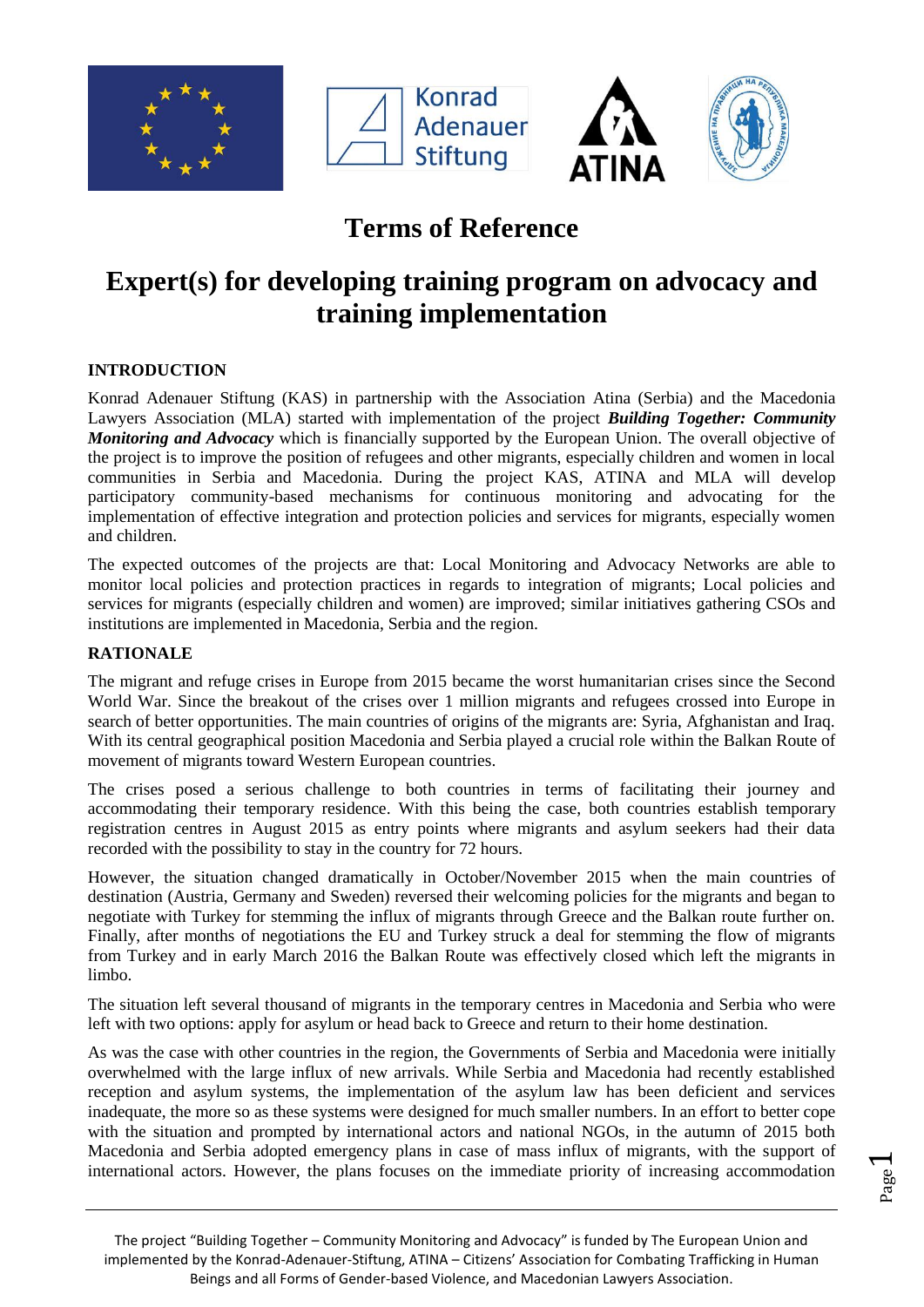







capacity and winterizing shelters and, as UN Women observed, while referring to the need of special assistance for vulnerable groups, they are weak in addressing protection and gender concerns.

Recently, there have been some promising developments at the policy levels in both countries. For instance, in Macedonia, Standard Operating Procedures (SOP) have been developed for processing unaccompanied children (November 2015), and for other categories of vulnerable refugees and migrants, including the elderly, pregnant women, single parents (April/May 2016), while SOP for the prevention and response to SGBV in the refugee crisis are currently under consideration.11 The Serbian government adopted the "National Strategy for Gender Equality for the period 2016-2020", which includes women refugees as a vulnerable group at risk of discrimination. A new draft Law on Asylum and Temporary Protection is currently being considered, which should improve the asylum procedure.

Migrants' protection is a complex issue involving a wide range of aspects which need to be addressed by adopting a multidisciplinary and intersectoral approach. Dominant discourse in policy debates emphasises migration aspects, transnational collaboration and national actions, leaving out human rights and protection aspects and the most relevant actors in protection of migrants, especially the most vulnerable ones – local communities.

### **SCOPE OF WORK**

The **Expert(s) for developing training program on advocacy and training implementation** will be responsible for implementing capacity development needs assessment in the area of local public advocacy with the members of the Local Networks for monitoring and advocacy in 4 municipalities in Macedonia. In addition the expert(s) should develop adequate training program on advocacy and implement the trainings for the Local Networks. Program should be based on the needs assessment as well as other project products – analysis of the position of migrants in Macedonia, monitoring methodology, etc.

The training curricula will be used for increasing the capacities of four Local Networks in Macedonia consisted of representatives of community-based CSOs, centres for social work, educational and health institutions, police units, local self-governments, etc.

In addition, the expert(s) should implement 2-day training on advocacy in 4 municipalities in Macedonia.

Specific tasks:

- 1. Work closely with the Expert Team and the Lead Expert in developing training program on advocacy
- 2. Developing needs assessment methodology;
- 3. Implementing capacity building needs assessment in the area of public advocacy with the members of 4 Local Networks in Macedonia;
- 4. Develop two day training program on advocacy taking into account the local circumstances and political frameworks in the field of migrants and refugees, as well as needs assessment. Program should include:
	- a. Baseline information results of the needs assessment, including description of methodology;
	- b. Training program goals and objectives, agenda, materials, description of methods, scenario, presentation, etc.
	- c. Evaluation form
- 5. Implement two-day trainings with the Local Networks in 4 municipalities in Macedonia;
- 6. Develop report from the training, including participants' evaluation and self-reflection on the improvements in knowledge and skills in advocacy.

The project "Building Together – Community Monitoring and Advocacy" is funded by The European Union and implemented by the Konrad-Adenauer-Stiftung, ATINA – Citizens' Association for Combating Trafficking in Human Beings and all Forms of Gender-based Violence, and Macedonian Lawyers Association.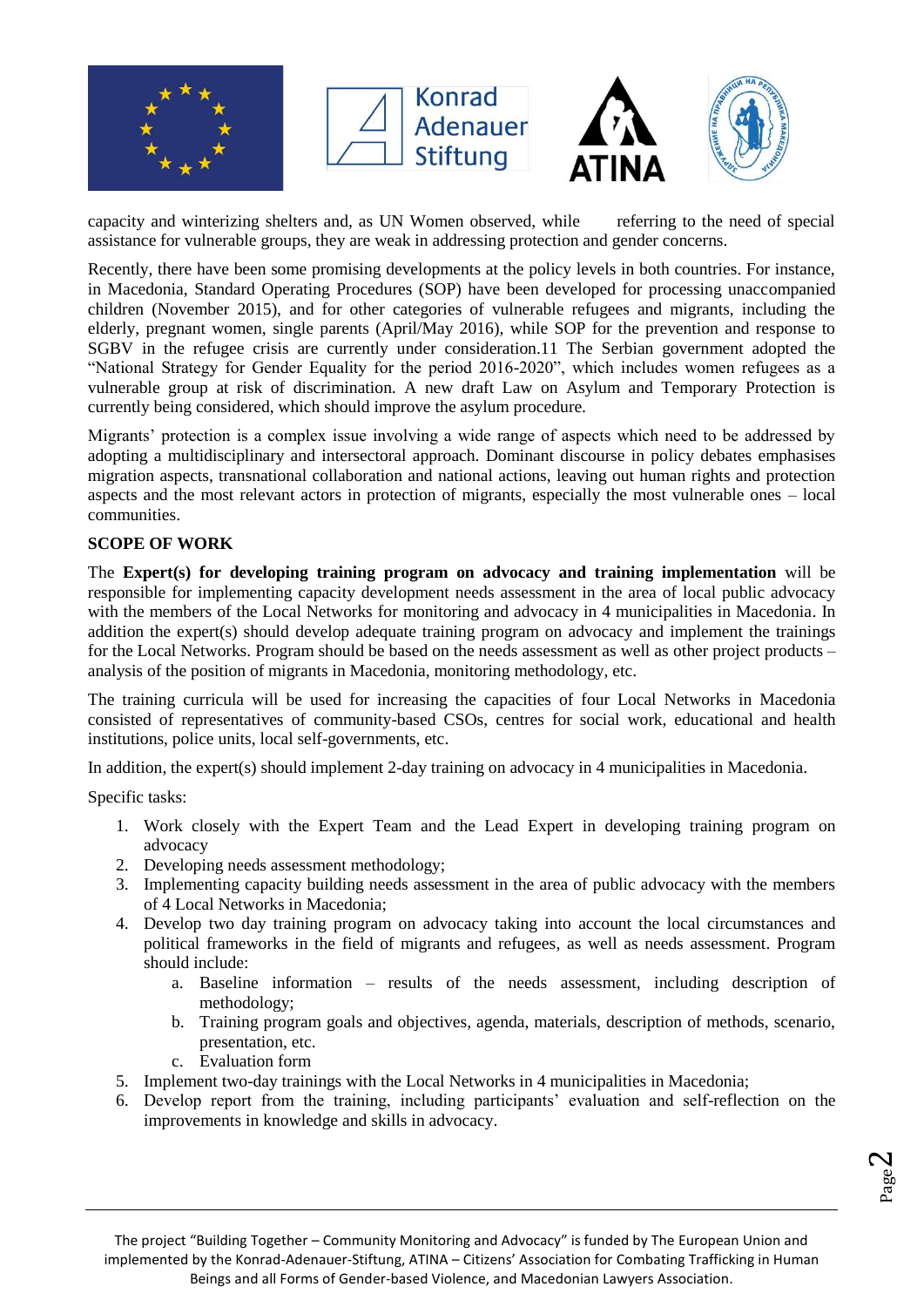





The curricula should take into account participatory training practices, with maximum involvement and interaction of all participants. It should contain both – theoretical as well as practical group work. It should provide necessary expertise advocating for improving position of migrants, but also, for developing of adequate services for integration of migrants and specifically, the most vulnerable refugees – women and children, and therefore, allow for a shift in community organizing and policy making.

## **QUALIFICATIONS AND COMPETENCES**

- A minimum of 5 years of experience with a proven professional record in working in the field of developing training methodologies and training implementation;
- Excellent knowledge of the national and local policies concerning human rights, migrants' and refugees' protection. Specific knowledge on gender sensitive and age appropriate assistance will be considered as an asset;
- Experience in developing and delivering interactive and innovative training approaches engaging grassroots communities
- Experience in creating and implementing advocacy activities and campaigns

## **TIMEFRAME**

The assignment should take place from 15 May to 31 December 2017

| <b>Timeframe</b>     | <b>Activities</b>                               |
|----------------------|-------------------------------------------------|
| 15/05-01/06/2017     | Developing methodology for needs assessment     |
| 10/06/2017           | Submitting I draft of methodology               |
| 20/06/2017           | Submitting final methodology                    |
| 20/06/207-30/06/2017 | Implementing needs assessment                   |
| 5/07/2017            | Submitting I draft of the training program      |
| 10/07/2017           | Summiting final version of the training program |
| 1/8/2017-15/12/2017  | <b>Implementing trainings</b>                   |
| 20/12/2017           | Submitting final report                         |

## **BIDDING PROCEDURE**

Interested consultant/team should develop and submit the bidding proposal in English language to respond to above mentioned specific tasks no later than 19 May 2017. The bidding proposal should include:

1. CV of expert(s) involved emphasizing relevant experience, description of previous similar work, including at least 3 references from previous clients;

2. A clear description of the approach and the assessment methodology, as well as brief description of training program;

3. A detailed Budget Proposal;

4. Writing samples of previous training methodologies and/or programs..